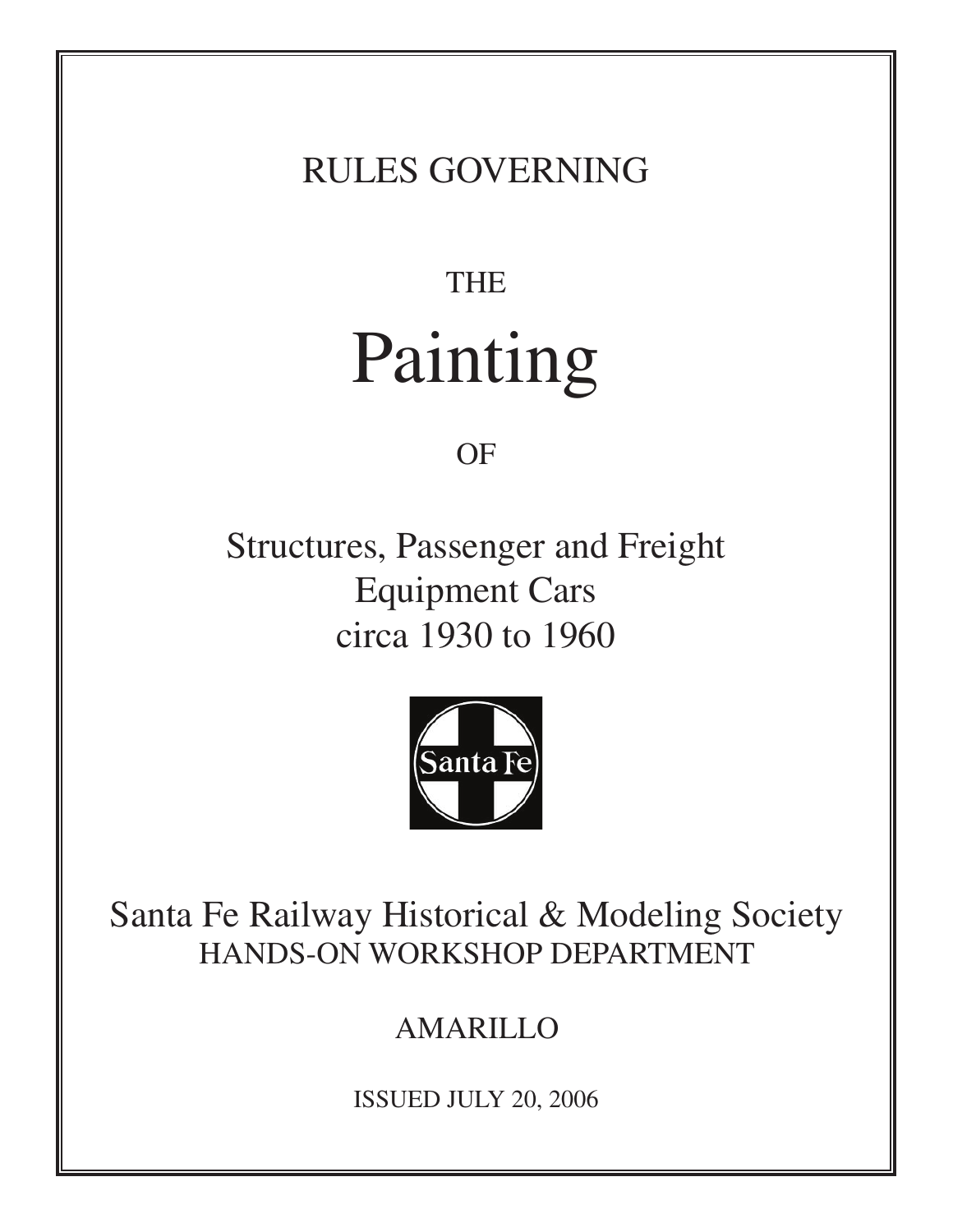# **Paint Formula for Freight Equipment**

#### **Mineral Brown**

|                    | <b>Star Brand Paint (PBL)</b><br>STR 30 SP/UP/DRGW Frt. Car Red |                     |
|--------------------|-----------------------------------------------------------------|---------------------|
| Modelflex<br>13    | Dk. Tuscan Oxide Red                                            | ca.1930s $(b)$      |
| Accupaint          |                                                                 |                     |
| 12                 | Oxide Brown                                                     | ca. $1940s(r)$      |
| 39                 | Conrail Alkyd Brown                                             | ca. $1950s(r)$      |
| <b>Polly Scale</b> |                                                                 |                     |
| 258                | DRGW Frt. Car Red                                               | ca. 1940s (b)       |
|                    | 352 Lt. Freight Car Red                                         | ca. 1940s weathered |
| <i>Scalecoat</i>   |                                                                 |                     |
| 087 — 108          | Freight Car No.1 (2 parts)                                      | (b)                 |
| 088 — 108          | Freight Car No. 3 (1 part)                                      |                     |
| Floquil            |                                                                 |                     |
| 179                | <b>ATSF Mineral Brown</b>                                       | ca. 1950s (r)       |
|                    | <b>Refrigerator Yellow</b>                                      |                     |
| Accupaint          |                                                                 |                     |
| 21 —               | <b>MEC Harvest Yellow</b>                                       | Match <b>IMRC</b>   |
| <b>Polly Scale</b> |                                                                 |                     |
|                    | 049 MEC Harvest Gold                                            | (more orange)       |
|                    | <b>Refrigerator Orange</b>                                      |                     |
| <b>Polly Scale</b> |                                                                 |                     |
| 119                | Reefer Orange                                                   | ca. 1960s           |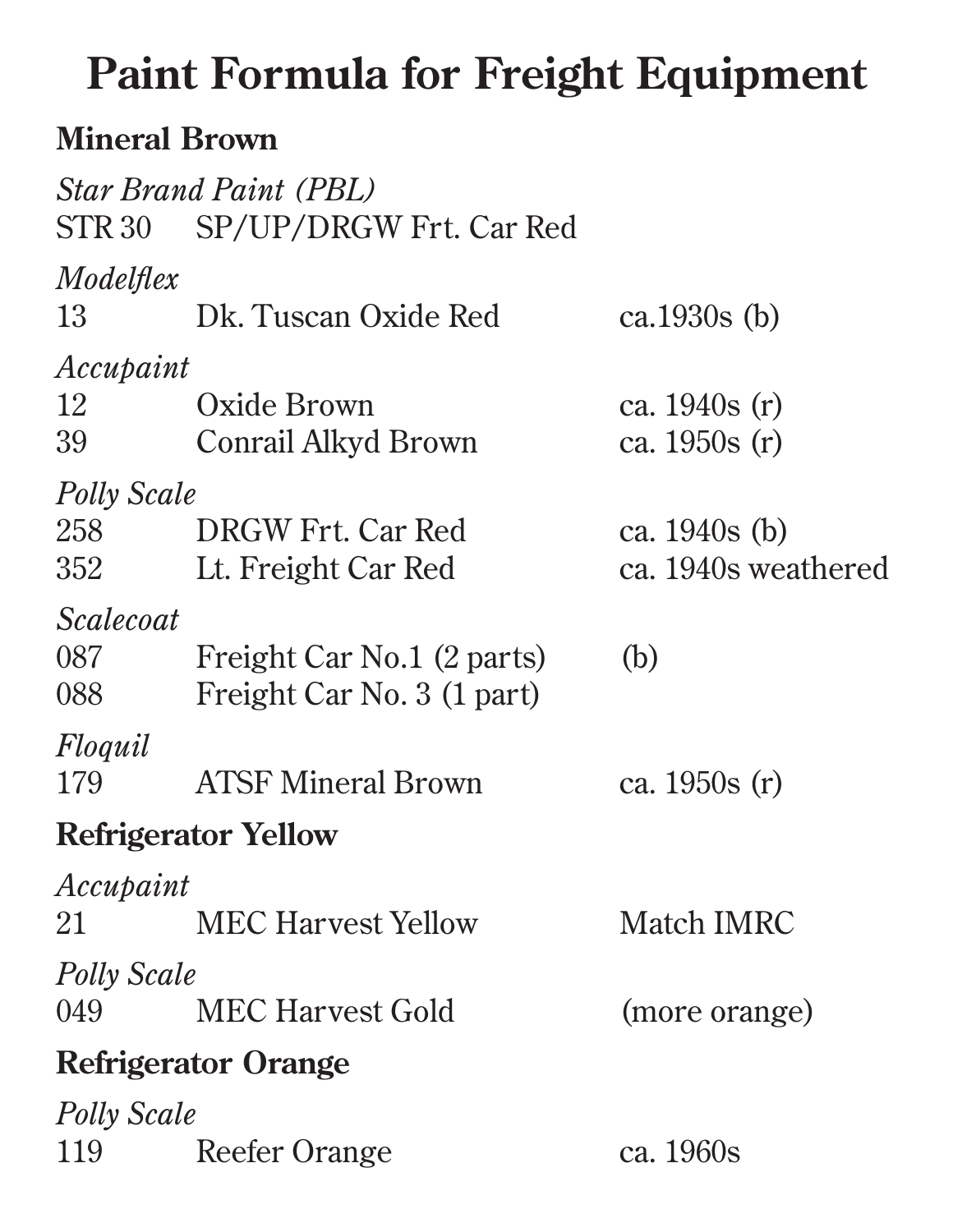## **Paint Formula for Passenger Equipment**

#### **Heavyweight Green**

*Polly Scale*

| 227<br>GN Empire Green (3 parts) |  |
|----------------------------------|--|
|----------------------------------|--|

122 Reefer Yellow (1 part)

#### *Modelflex*

| 65  | GN Green (1 part)        |      |
|-----|--------------------------|------|
| 164 | CN Green No. 11 (1 part) | Matc |

hes Old Floquil:

#### **Truck Brown**

*Polly Scale*

227 GN Empire Green

*Scalecoat*

017 Pullman Green (or 045 GN Empire Builder Green)

#### **Stainless Steel**

*Alclad II*

| 304 | Gloss Black Base (undercoat) |
|-----|------------------------------|
| 107 | Chrome                       |

#### **Stainless Steel Finish**

*Scalecoat*

| S51 | Flat Glaze (7 parts) |  |
|-----|----------------------|--|
|-----|----------------------|--|

S52 Gloss Glaze (3 parts)

Mix  $\frac{1}{2}$  oz. total, then add

021 Roof Brown (2 drops)